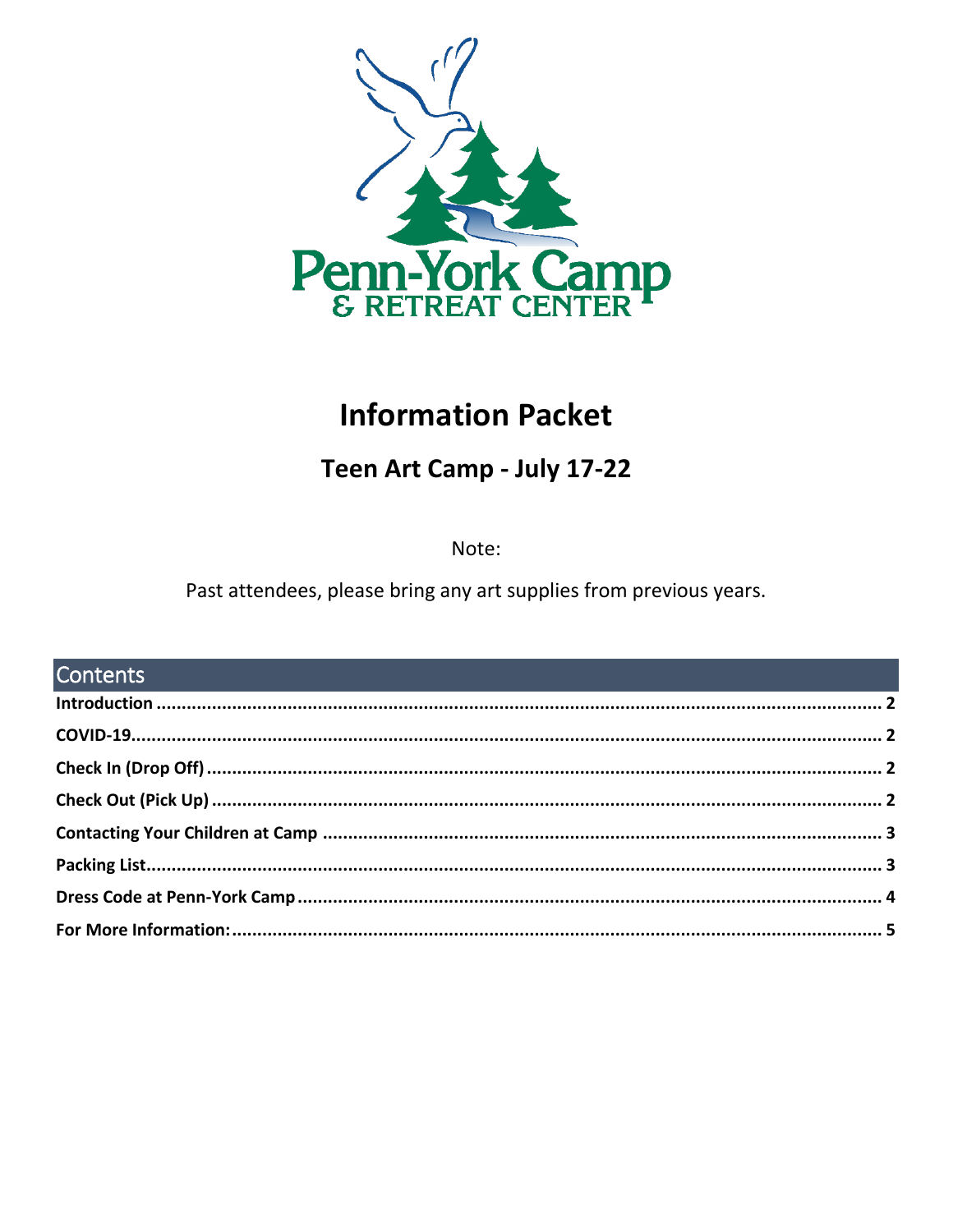## <span id="page-1-0"></span>**Introduction**

Greetings from Penn-York Camp,

We are looking forward to a great week of camp. Below you will find some basic information concerning camp here this summer. Please review this information, and if you have any questions, please contact us.

God Bless,

Crissie Office Manager

## <span id="page-1-1"></span>COVID-19

We are intending to proceed with summer camp without any extra COVID-19 restrictions. We will continue to keep the camp cleaned and disinfected to our normal summer camp standards.

If something changes and we need to enact additional measures, we will send out that information to you at the time.

## <span id="page-1-2"></span>Check In (Drop Off)

Check in for **Teen Art Camp** is on **Sunday, July 17 between 4-5 p.m.** All parents and campers should come to the **Pavilion (Next to the Alpine Center at the top of the hill)** to check their child in for camp.

**The "Medical Form and PYC Program Release Form" should be completed before arrival**. These forms are normally completed with registration or emailed to you right after registration. If you have not received these forms, please contact the PYC office.

# <span id="page-1-3"></span>Check Out (Pick Up)

Check out will begin at **6 p.m. on Friday at the Pavilion.**

Parents are asked to please not be early as it will interrupt scheduled activities. Parents can drive to the checkout location and our staff will walk you through the checkout process, which will include signing a release which will permit our staff to release your child to you. DO NOT go directly to your child's cabin as our staff are not permitted to release your child to you until you have signed the release.

If a person other than a parent/legal guardian will be picking the camper up, or if the camper will need to be picked up before the designated pick up time, then the parent should fill out the **"Pick Up – Release Form**" (located at the end of this info packet) and hand it in when you drop your child off for camp. If unforeseen circumstances make it so that you were not able to turn in the Pick Up – Release Form, call the office and explain the situation.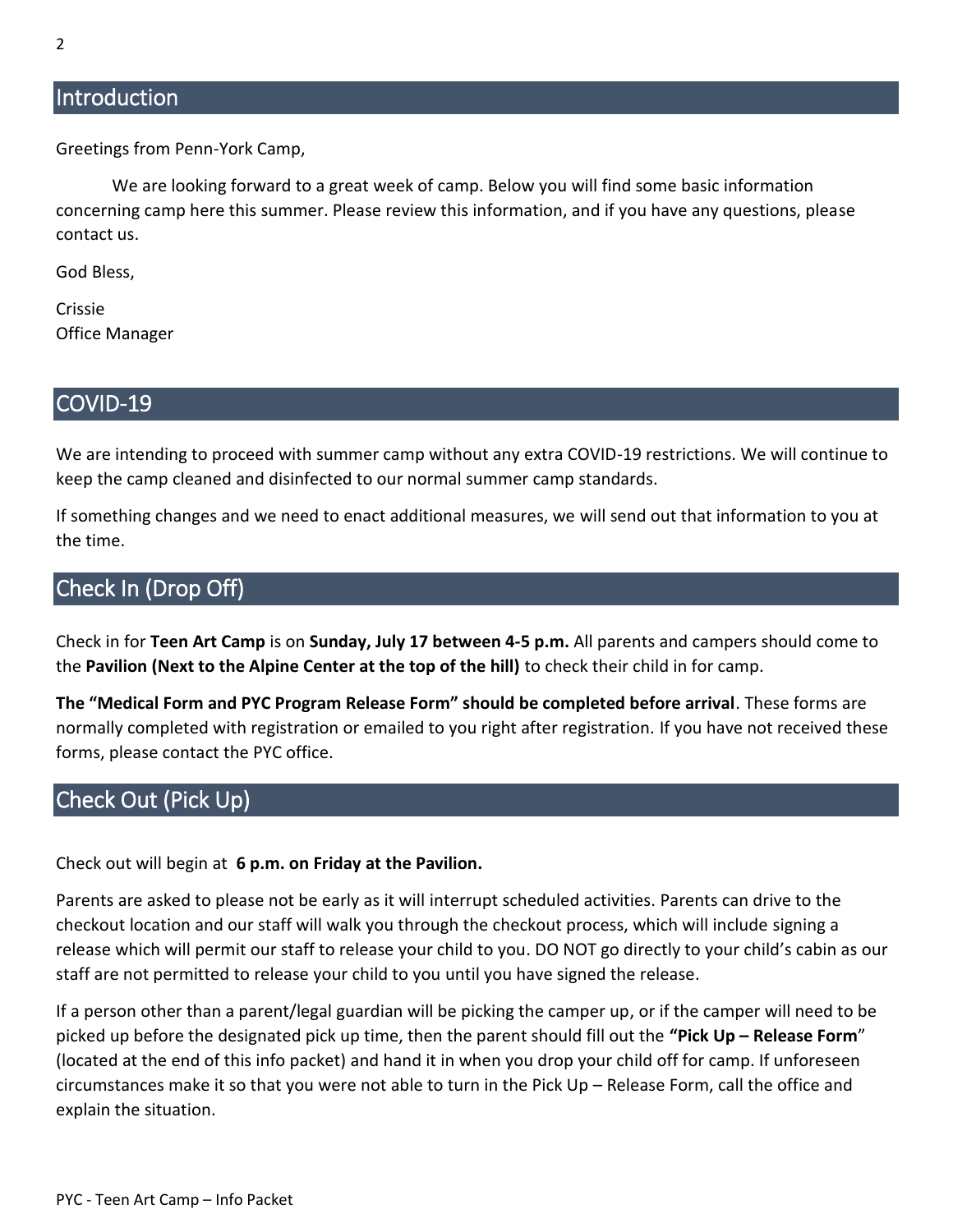# <span id="page-2-0"></span>Contacting Your Children at Camp

Parents are encouraged to write to their children while at Camp. A letter from home is often very encouraging to campers. There are two ways that a parent can do this. The first is by snail mail. If you contact your child by snail mail, we recommend that you send the letter before the week of camp starts, that way your child will be sure to receive the letter during their stay at Camp. To send mail to camp, use the following address.

Penn-York Camp Attn: *Camper's Name* 266 Northern Potter Rd. Ulysses, PA 16948

The second and faster method is to use email. To send your child an email at camp, send the email to [pennyork@pennyork.com](mailto:pennyork@pennyork.com) and put Attn: *Camper's Name* in the subject line. We will then print off the email and give it to your child.

*Please do not try to contact your children by phone.* The reason we ask this is because we have found that a phone call will often make a camper feel homesick. Therefore, we ask that parents do not call our office and ask to talk to their child. We know that this is a lot to ask, but please trust us; your child will have a great time, and we will contact you if there are any issues.

## <span id="page-2-1"></span>Packing List

#### **Note:**

## **Past attendees, please bring any art supplies from previous years.**

### **Packing List:**

- Outdoor Clothing
- Modest Swimsuit and Summer Wear\*
- Sleeping Clothes
- Sleeping Bag (or sheets and blankets)
- Pillow
- Shoes and Sandals
- Soap and Shampoo
- Towel and Washcloth
- Bible
- Personal Items
- Light Jacket
- Water-bottle
- Medications (Will be given to the health officer)

### **You May Also Want To Bring:**

- Sheets for a single size mattress
- Camera
- Flashlight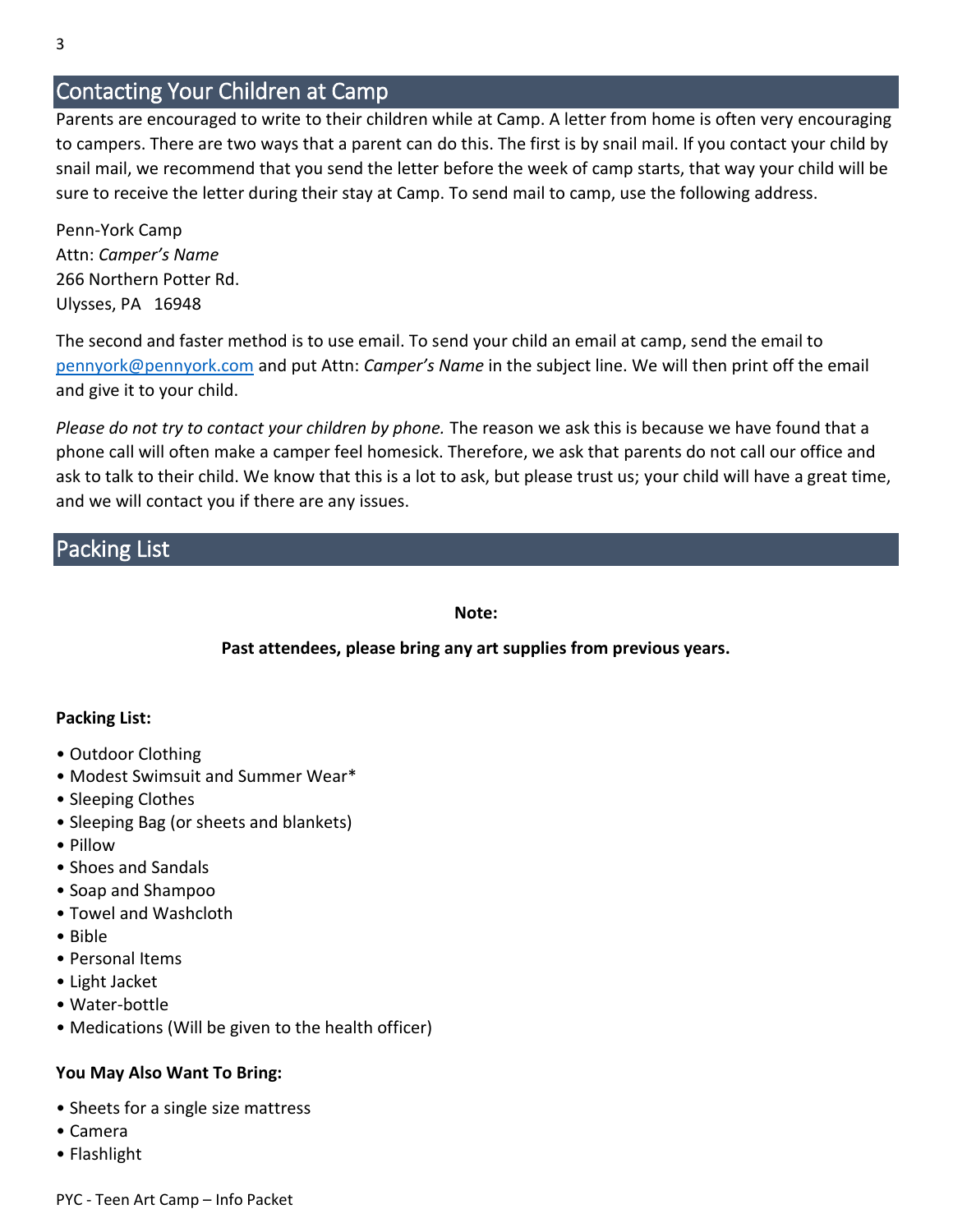- 4
- Musical Instrument
- Bug Spray
- Sunscreen
- Hat
- Sunglasses
- Additional Spending Money (All campers start with a \$10 credit towards the camp store.)

#### **Do Not Bring:**

- Any type of electronic storage device that plays music or accesses the internet (iPods or MP3 players)
- Cell Phones
- Laptops
- Other Electronic Entertainment Gear
- Tobacco
- Alcohol
- Drugs
- Pornography

• Weapons (Penn-York Camp does allow campers to bring knives. However, campers cannot bring a knife with a blade length of over 4 inches.)

## <span id="page-3-0"></span>Dress Code at Penn-York Camp

- Modesty the Penn-York Definition: Penn-York Camp encourages campers to dress modestly, consistent with the instructions provided in 1 Timothy 2:9. Practically applied, shorts should be mid-thigh or longer, tank tops are permitted if not low cut at the neckline. Camis and spaghetti straps are not allowed. Underwear, cleavage, bras, and tummies should not be exposed. Immodest swimwear will require a cover up such as a dark t-shirt and/or shorts. Camp staff will provide counsel and suggestions pertaining to modesty, and if necessary will require campers to change.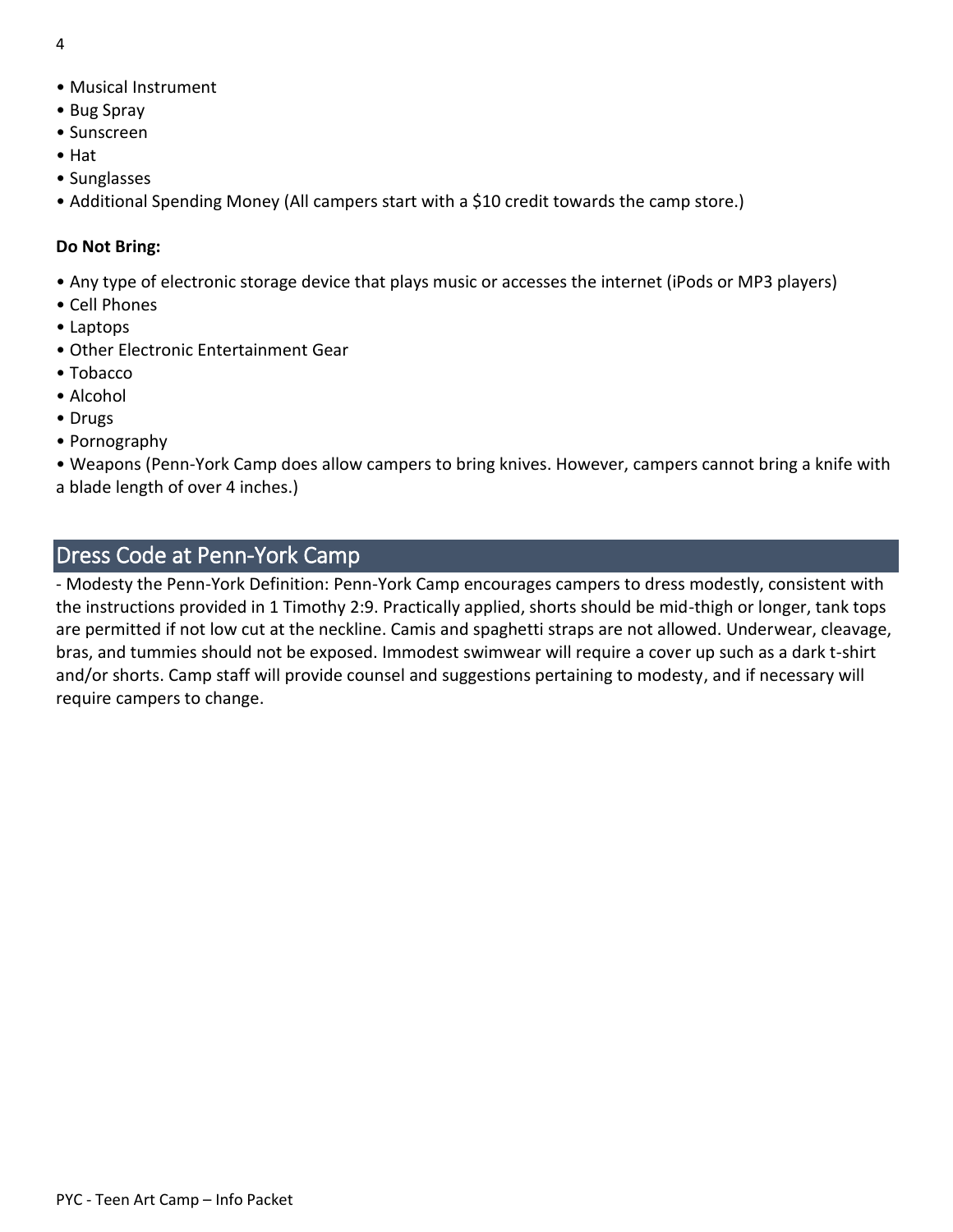# <span id="page-4-0"></span>For More Information:

Go to our website [www.pennyork.com,](http://www.pennyork.com/) hover your mouse over the "Summer Camp" tab and click on "Summer Camp FAQ." There you will find some additional info concerning our summer camps.

Or

Feel free to call us. We are in the office Monday – Friday from 8:00 a.m. till 4:00 p.m. We would be glad to answer your questions.